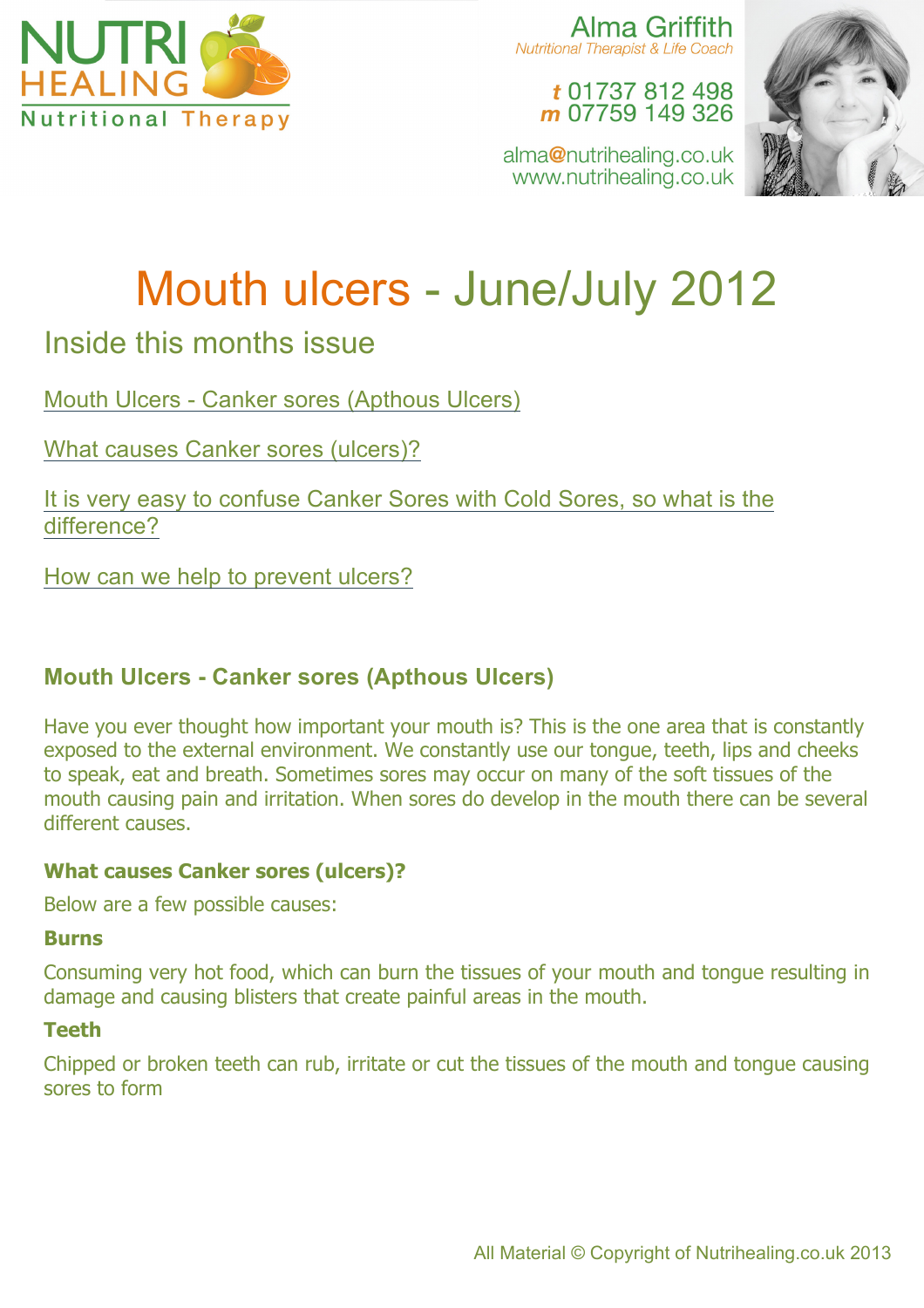# **Trauma**

- Orthodontic braces can also catch and cut the tissues of your mouth creating painful
- Sores.
- Aggressive tooth-brushing
- Biting While rushing and chewing your food too quickly or maybe biting the inside of your cheeks or lips when nervous, your teeth can inadvertently catch the soft tissue
- In your mouth or tongue, causing a painful break.
- **Irritants**
- Some people maybe sensitive to: toothpastes, mouthwashes, and certain foods citrus or sour.
- **Other reasons**

Mouth and tongue soreness can also be rarely associated with more severe problems. For example, mouth sores can be caused by viruses, autoimmune disorders such as lupus, immune suppression from HIV/AIDS, or malignancies, such as oral cancers. Don't confuse canker sores with cold sores

Canker sores (Apthous Ulcer) are not viral infections but often erupt when the immune system is weakened: for example when someone is under severe stress, an illness or lack of sleep, Certain acid foods such as tomatoes or nutritional deficiencies.

# **It is very easy to confuse Canker Sores with Cold Sores, so what is the difference:**

# **Canker sore (Apthous ulcer)**

- A canker sore is not contagious and not caused by a virus.
- You can have one or several sores at any one time
- It is a painful and open sore, erupting on the inside lining of the mouth, tongue, cheeks, lips and throat.
- A canker looks like a small, round or oval lesion that has a white or yellowish center surrounded by a red inflamed area. Resembles a crater, rather than raised.
- It is generally unclear what causes canker sores but has been linked to viral infections, injury to mouth during dental procedures, broken or damaged teeth, orthodontic braces, aggressive tooth brushing, chewing or biting of the soft tissues. When an open sore becomes infected after its onset, it is then considered a canker sore
- They occur in women more often than men and can occur at any age, but usually first appear between the ages of 10 and 40.
- In most cases, canker sores will heal by themselves, but may need to be treated with an antibiotic or an anti-viral medicine, depending on the type of infection that sets in.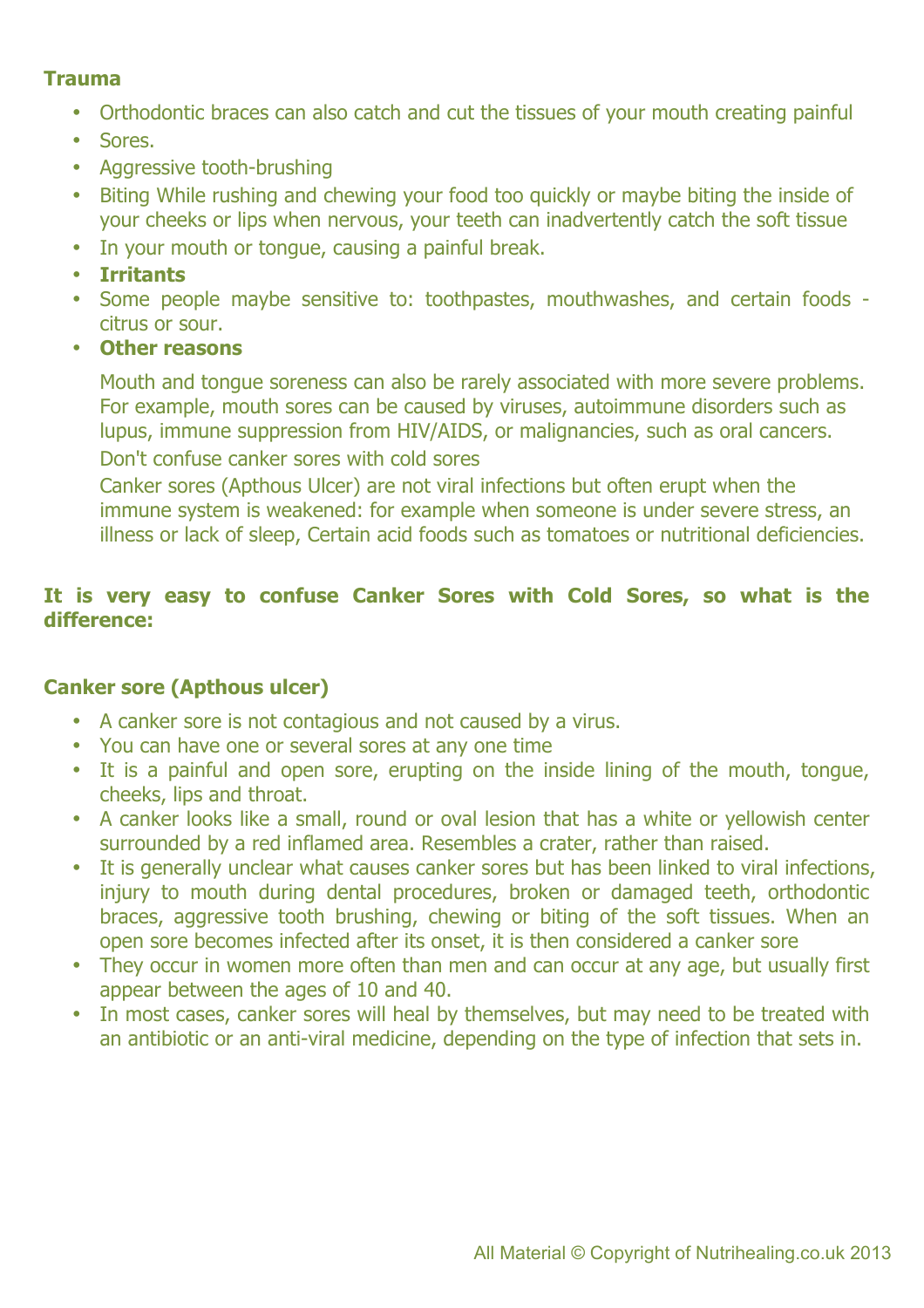# **Cold Sores**

- Cold sores are contagious (herpes virus) and usually appear on the outside of the mouth, appearing as small red blisters on the lips, chin, cheeks and under the nose around the nostrils.
- Also known as the fever blister and most recurrent cold sore outbreaks are caused by the Type1 herpes simplex virus, not to be confused by the Type 2 strain that is normally linked to genital herpes. Once a person has been exposed to this virus it remains dormant in the nerve cells of the skin and reoccurs as an active infection. Once the virus has passed, once again it retreats back into the nerve cell and can erupt over and over again.
- If there is an open sore be careful not to touch it, as there is a chance of then spreading the virus to other parts of the face
- An outbreak is normally triggered by stress, fever or exposure to the sun or wind.
- Anti-viral medication generally helps to reduce their frequency and duration of the lesion.

#### **How can we help to prevent Canker sores?**

#### **Diet & Lifestyle**

1. Research has shown that people with low levels of certain vitamins & minerals maybe susceptible:

- Vitamins: B1, B2, B6, B12, folic acid, Vitamin C
- Other nutrients: zinc, folic acid, iron, selenium and calcium

#### **Solution**

- Increase all fresh green leafy vegetables, peppers; fruits especially berries (except ones listed below). Nuts, seeds.
- Supplement diet with B Complex, Vitamin C and multi-mineral.

2. One of the most common reasons is stress; this weakens the immune system and the body becomes more susceptible to infections. Find ways to relax and deal with what is creating your anxiety and stress.

3. Some foods may trigger the onset of canker sores, so keep a diary when you have an attack!

#### **Some foods you maybe sensitive to:**

- Cereal grains: buckwheat, wheat, oats, rye, barley, the gluten protein found in grains
- Fruits and vegetables: lemons, oranges, pineapples, apples, tomatoes, strawberries
- Dairy: milk, cheeses
- Other foods: nuts (walnuts), chocolate, shellfish, soy, vinegar
- Additives: preservatives, colourings or flavourings
- Other substances: toothpastes (sodium lauryl sufate), mints, gums, dental materials, metals, medications